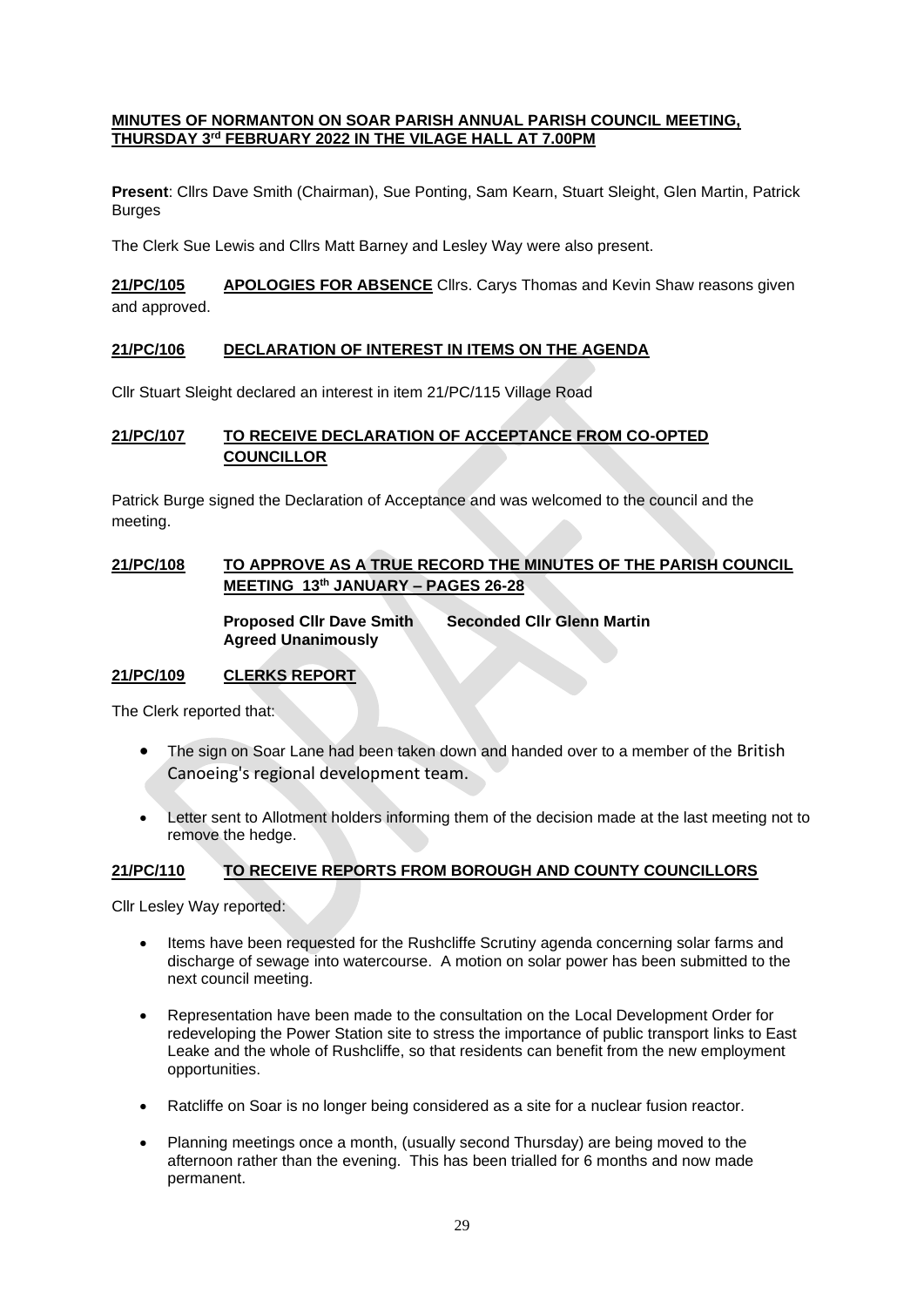- Growth and Development Scrutiny (available on YouTube to watch) discussed TPOs and other matters around trees, hedges etc. The scope for TPOs is narrow and the group resolved to write to the appropriate government departments requesting that the policy is reviewed and widened.
- East Leake Tree Warden has been in discussion with NCC who is seemingly refusing to allow anyone else but themselves to plant trees or sow wildflowers on any land they own but are not keeping pace with the list of trees they are required to replant. Anyone wanting to sow wildflowers will require a licence at a fee – amount yet is unknown. Whilst appreciating the need for safety and adequate knowledge of planting, it would appear that NCC is not planning to keep in line with the current trends to make areas 'greener' in all respects such as pollinators, wildlife protection and amenity.
- Police Commissioner has released funding under Make Notts Safe, grants are available.

Cllr Matt Barney reported:

- There is now a Police Officer who is responsible for Environment Damage
- He has been removed from the Health Scrutiny Committee and put on the Adult Social Health as Vice-Chair.
- East Midlands has been included in the Levelling Up Fund.
- NCC structure has been re-organised and changed to a Cabinet System similar to Rushcliffe Borough Council.
- Doctors meeting at Sutton Bonington last week was well attended and residents were informed that the Sutton Bonington surgery is not closing.
- Gateway signs to be installed on the lane coming up from Stanford.
- Double yellows lines to be extended opposite the Plough
- Average speed cameras to in installed on the A6006 before April
- Replacement of Zouch bridge has been cancelled.

# **21/PC/111 TO RECEIVE REPORTS ON POLICING, HIGHWAYS & TRAFFIC MATTERS**

**Update from ST on drainage** – Report received from Tim Smith, ST, the work carried out before Christmas removed most of the silt and roots. CCTV cameras which were put down the culvert showed no major problems except a water main goes through the pipe at the end of Far Lane. They will try and remove it and will assess moving of the watermain pipe and the need for relining the culvert and a programme will hopefully be put in place to have it cleared every 6 months.

## **21/PC/114 TO DISCUSS IDEAS FOR LOCAL COMMUNITY FUND**

To be discussed further at next meeting.

## **21/PC/115 TO RECEIVE REPORTS AND UPDATES ON**:

**PLAYING FIELDS** – The new trees along with the Jubilee Tree have been planted and the Parish Council would like to extend they're thanks to Harry Peberdy and John Simpson for their help. Mr Peberdy is also researching which is the correct paint to paint the play equipment.

The Chairman reported that the Wendy Miller has asked if she could put a memorial bench on the fields in memory of her husband Chas – following a discussion it was agreed that the corner at the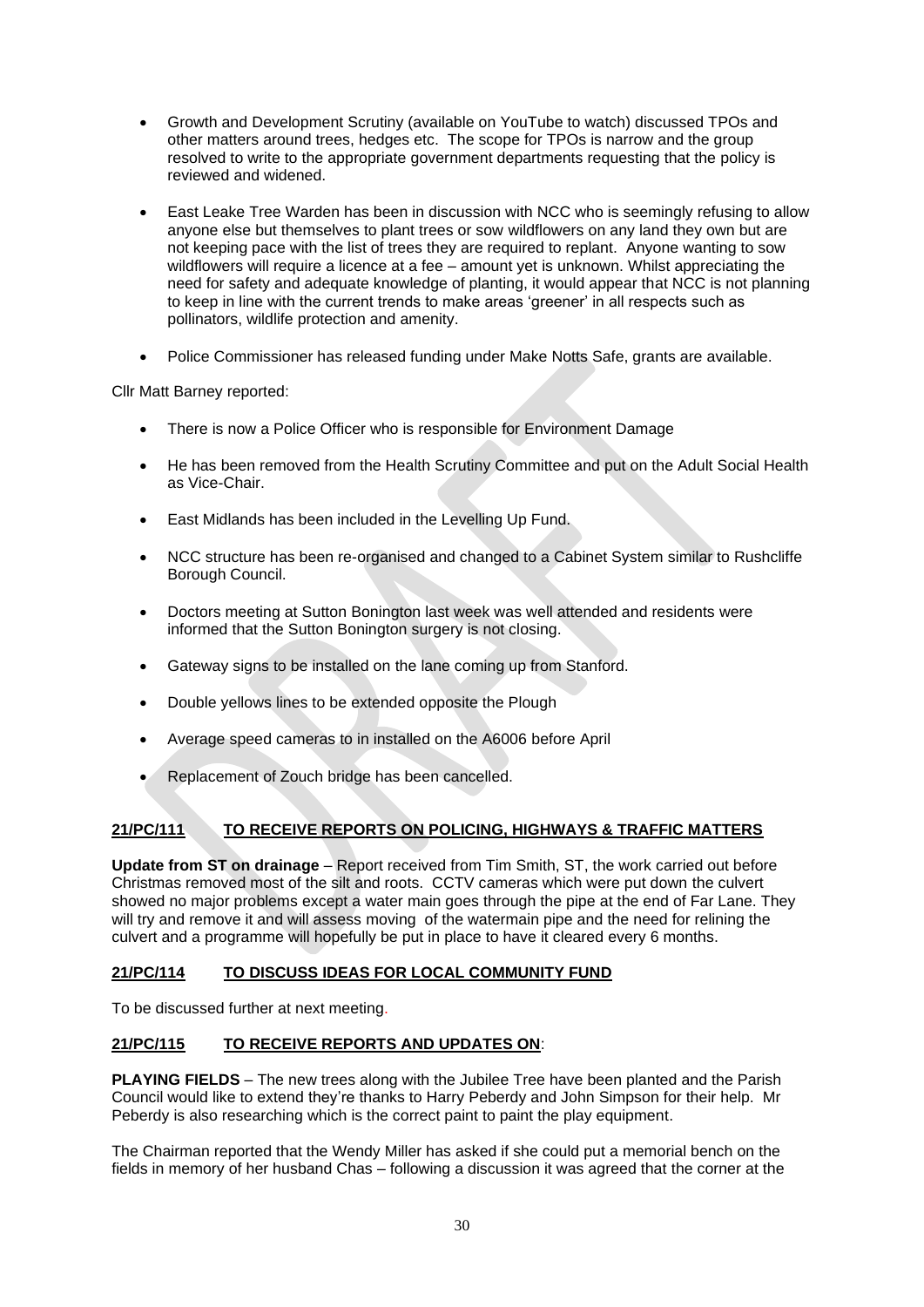end of the car park extension would be the most suitable place.

Cllr Sue Ponting reported that another bench was in the process of being made from the money donated by the Village Shop which will be placed near the play equipment.

**FERRY** – The old sign has now been removed and will be renovated and it was agreed the old information board to be given to Mrs Livington as requested.

**QUEENS PLATINUM JUBILEE –** The original caterers have cancelled, and the WI have stepped in offering teas/coffee/cake. A sponsor has also come forward and is prepared to donate a glass of prosecco and a Jubilee cake for the toast. Consideration is being given to either providing a BBQ or bring your own picnic. It was also agreed that the Parish Council purchase a Jubilee Tree along with a plaque and present it to the local primary school. Chair to discuss with the school.

#### **ENVIRONMENT GROUP –** Nothing to report

**VILLAGE ROAD –** The Chairman reported that he had been approached by the owner of the house on Village Road regarding getting the ivy removed – it was agreed to pay £60 an hour to Ladybug Garden Services to remove it.

**VILLAGE NEWS ITEMS –** Article on Councillor vacancy**.**

#### **21/PC/116 TO AGREE AND ACCEPT UPDATED DRAFT OF VILLAGE SIGN**

The Chairman referred to the draft copies of the village sign and following a discussion it was agreed to request that the lump is taken off the chestnut tree and make the tree in front of the church smaller and make the ferry more prominent and to add the sun.

## **21/PC/117 TO APPROVE CHEQUES, DIRECT DEBITS, & BILL PAYMENTS FOR JANUARY 22**

| <b>Cheque No</b> | <b>Pavee</b>                | <b>Details</b>                | Amount |
|------------------|-----------------------------|-------------------------------|--------|
| 2186             | S Lewis                     | Salary                        | 258.23 |
| 2187             | <b>HMRC</b>                 | <b>PAYE</b>                   | 64.60  |
| 2188             | <b>Notts County Council</b> | Extra Cuts on Landscaping Con | 82.00  |
| 2189             | <b>Miles Nurseries</b>      | <b>Trees</b>                  | 940.56 |
| 2190             | S Lewis                     | <b>Stamps</b>                 | 13.02  |

#### **Receipts**

|     |            | <b>Details</b>        | Amount |
|-----|------------|-----------------------|--------|
| Jan | Mr Parnell | <b>Allotment Rent</b> | 50.00  |
|     |            |                       |        |
|     |            |                       |        |

It was agreed to sign all cheques except for the Notts County Council extra cuts as it was felt this was wrong. Clerk to check out.

#### **21/PC/118 TO REPORT CORRESPONDENCE RECEIVED SINCE THE LAST MEETING – INFORMATION ONLY**

- 1. Email from resident re: flooding Clerk to reply
- 2. PC Kelly Carlisle January Crime Figures noted